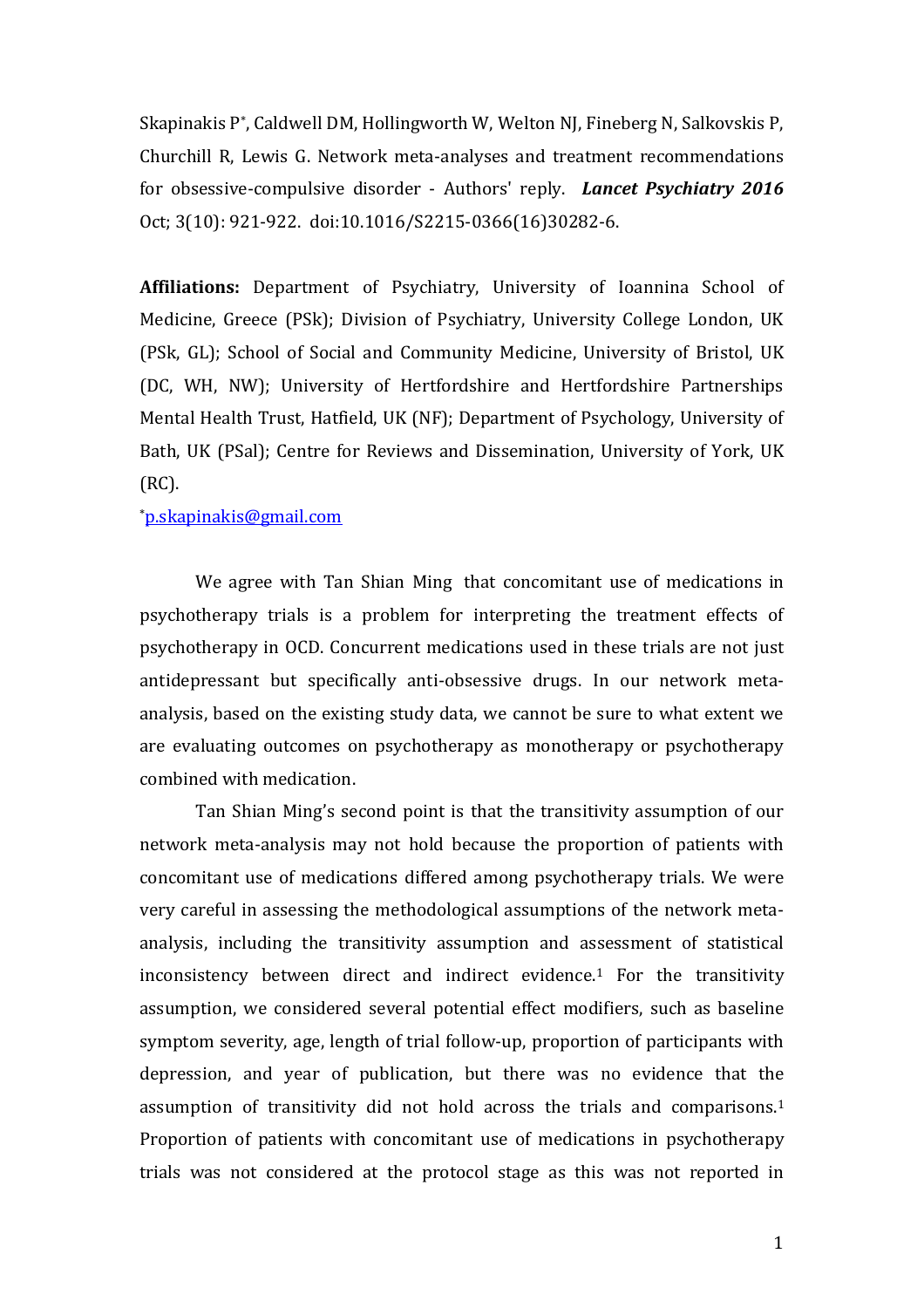previous meta-analyses in the field. Only two studies reported that they excluded such patients and for a third it was unclear. In our second sensitivity analysis ("incomplete outcome assessment"), we excluded these three studies and the results were not different from the main analysis. Therefore, we think it is unlikely that this aspect of the study threatens the (internal) validity of our results. Finally, we are aware of the several techniques used in variants of cognitive behavioral treatment for OCD; all trials in our review used techniques specific to OCD but the more detailed assessment of these specific interventions was beyond the scope of the current review. Future research focusing only in psychotherapy trials may be more suitable for such comparisons.

 Michael Wheaton and colleagues argue that our data "do not clearly demonstrate superiority of combination treatment". We agree and reported that "psychotherapeutic interventions had a greater effect than did medications". Interpretation of these results, however, should take into account both internal and external validity (generalisability)2. Regarding internal validity Wheaton and colleagues note that "direct comparisons offer a higher level of evidence". However, in cases where there are both direct and indirect evidence, ignoring the indirect part will result in reduced precision and less confidence3. Leucht and colleagues<sup>3</sup> argue that network meta-analyses should be now considered as the highest level of evidence. Regarding external validity, since most psychotherapeutic studies did not exclude patients on medications, it is not appropriate to generalise findings to patients not taking such medications. Even though patients were symptomatic at trial recruitment, there is no information on the pre-randomization / pre-medication period, including the severity and course of both the obsessive-compulsive symptoms and comorbid depression. Abramowitz et al.<sup>4</sup> have shown that the relationship between depressive symptoms and response to psychotherapy in OCD is non-linear. In their pragmatic cohort of OCD patients, treatment response for behavioural therapy differed according to depression severity, being 100% in the non-depressed patients versus 0% in the severely depressed. <sup>4</sup> These patients are usually excluded from RCTs, but it is likely that prior treatment with antidepressants reduced the levels of depression and thus contributed to the subsequent good effect of psychotherapies in such trials**.**